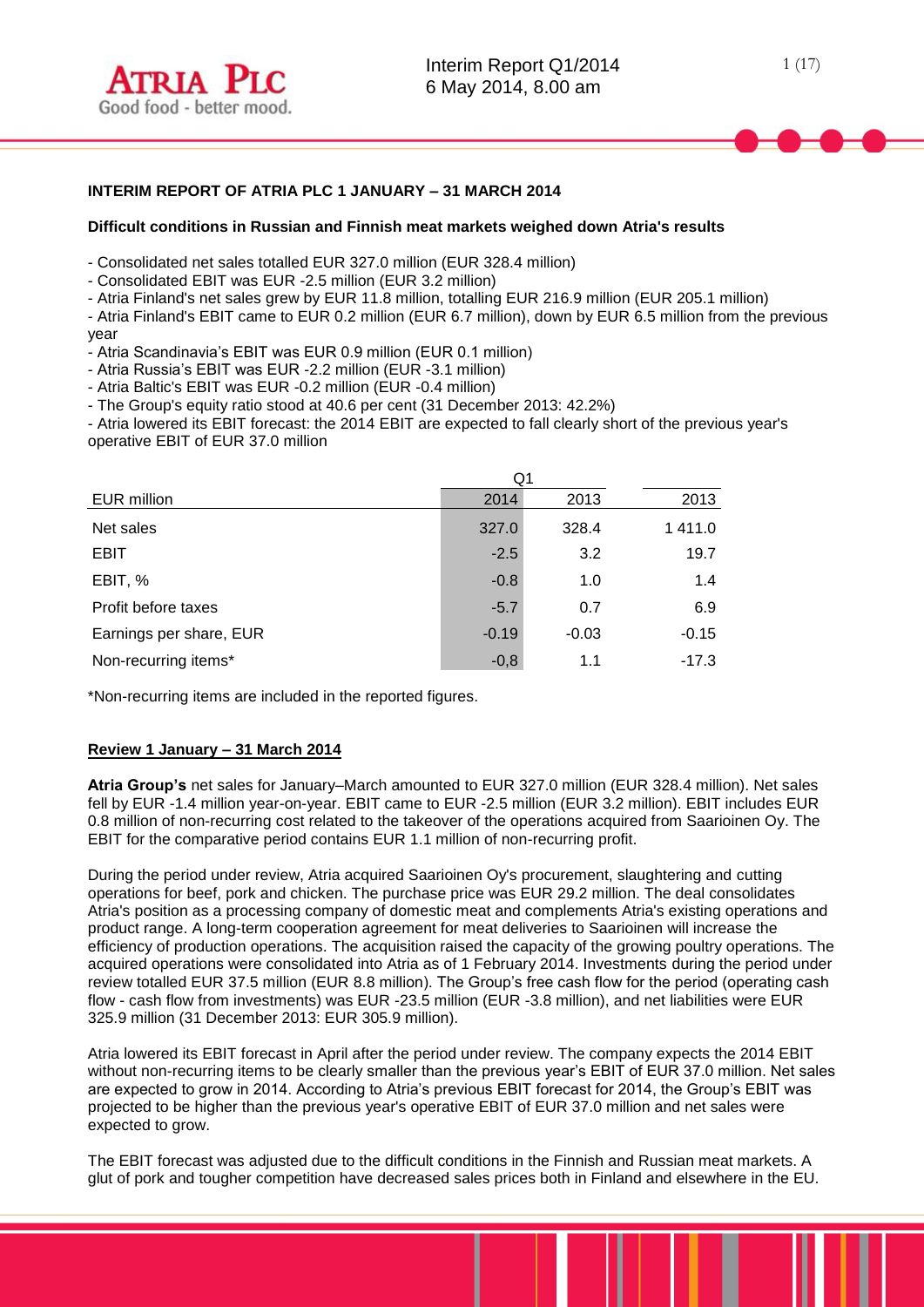**Key indicators**

As a result, Atria Finland's performance in the first quarter was not as expected. Russia's import ban on EU pork and the weakening of the rouble have raised the price of meat raw material in Russia by an average of 30 per cent from the beginning of the year. Because of the tight market situation, Atria Russia has not been able to pass on the rapidly increased raw material costs to sales prices.

**Atria Finland's** net sales for January–March totalled EUR 216.9 million (EUR 205.1 million), up by EUR 11.8 million year-on-year. This increase was a result of higher sales volumes to retailers and Food Service customers, along with the consolidation of the operations acquired from Saarioinen into Atria as of February. The EUR 0.2 million EBIT (EUR 6.7 million) was EUR 6.5 million lower than in the comparative period. EBIT includes EUR 0.8 million of non-recurring cost related to the takeover of the operations acquired from Saarioinen Oy. The EBIT for the comparative period contains EUR 1.1 million of non-recurring profit. The results for the period under review were weighed down by a decrease in sales prices due to tougher competition and the glut of pork. Since consumers have less purchasing power, they buy more affordable products, which has resulted in fierce price competition across all customer accounts.

**Atria Scandinavia's** net sales for January–March totalled EUR 88.4 million (EUR 94.2 million). At comparable exchange rates, net sales fell by 2.4 per cent year-on-year. Net sales were weighed down by an increase in the market share of more inexpensive private label products in Sweden and the shift of the Easter season to the second quarter. EBIT amounted to EUR 0.9 million (EUR 0.1 million). EBIT improved due to the increased efficiency of production, better sales structure and more stable meat raw material prices.

**Atria Russia's** net sales for January–March amounted to EUR 21.3 million (EUR 27.4 million), representing a drop of 22.1 per cent. At a comparable exchange rate, net sales fell by 3.3 per cent year-on-year. This decrease in comparable net sales was due to the discontinuation of primary production late last year. EBIT was EUR -2.2 million (EUR -3.1 million). EBIT was weighed down by an increase of almost 30 per cent in meat raw material prices during the first quarter.

**Atria Baltic's** net sales for January–March totalled EUR 7.4 million (EUR 7.2 million), showing growth of EUR 0.2 million year-on-year. EBIT was EUR -0.2 million (EUR -0.4 million), up by EUR 0.2 million from the previous year.

| <b>Rev</b> indicators              |         |       |                  |
|------------------------------------|---------|-------|------------------|
| <b>EUR million</b>                 | 31.3.14 |       | 31.3.13 31.12.13 |
|                                    |         |       |                  |
| Shareholders' equity per share EUR | 14.07   | 15.24 | 14.45            |
| Interest-bearing liabilities       | 336.5   | 379.7 | 334.7            |
| Equity ratio, %                    | 40.6    | 41.5  | 42.2             |
| Gearing, %                         | 83.9    | 87.4  | 81.3             |
| Net gearing, %                     | 81.3    | 85.7  | 74.3             |
| Gross investments in fixed assets  | 37.5    | 8.8   | 41.1             |
| % of net sales                     | 11.5    | 2.7   | 2.9              |
| Average FTE                        | 4,707   | 4.670 | 4,669            |
|                                    |         |       |                  |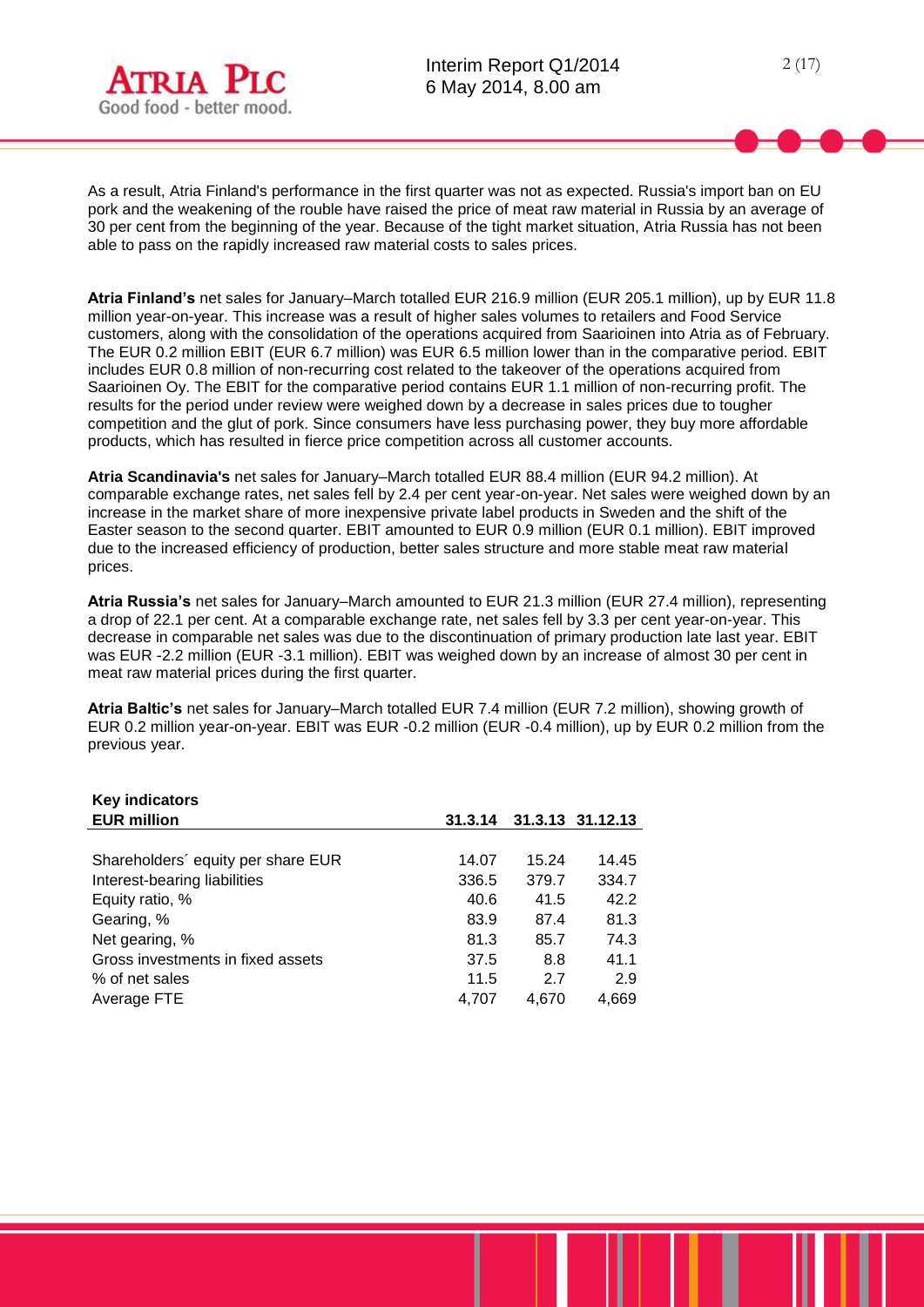# **Atria Finland 1 January – 31 March 2014**

|                      | Q1     |       |       |
|----------------------|--------|-------|-------|
| EUR million          | 2014   | 2013  | 2013  |
| Net sales            | 216.9  | 205.1 | 886.8 |
| <b>EBIT</b>          | 0.2    | 6.7   | 32.9  |
| EBIT, %              | 0.1    | 3.3   | 3.7   |
| Non-recurring items* | $-0,8$ | 1.1   | 1.1   |

\*Non-recurring items are included in the reported figures.

**Atria Finland's** net sales for January–March totalled EUR 216.9 million (EUR 205.1 million), up by EUR 11.8 million year-on-year. This increase was a result of higher sales volumes to retailers and Food Service customers, along with the consolidation of the operations acquired from Saarioinen into Atria as of February. The EUR 0.2 million EBIT (EUR 6.7 million) was EUR 6.5 million lower than in the comparative period. EBIT includes EUR 0.8 million of non-recurring cost related to the takeover of the operations acquired from Saarioinen Oy. The EBIT for the comparative period contains EUR 1.1 million of non-recurring profit. The result for the period under review was weighed down by a decrease in sales prices due to tougher competition and the glut of pork. Since consumers have less purchasing power, they buy more affordable products, which has resulted in fierce price competition across all customer accounts. Meanwhile, the difficult situation in the meat market has lowered the price of meat raw material compared to the previous year.

Atria consolidated its market position across all customer accounts compared to the same period last year. Atria's total market share in retail trade was more than 27 per cent in terms of value.

On 21 January 2014, the Finnish Competition and Consumer Authority announced its approval of the deal between Atria and Saarioinen Oy. Atria acquired Saarioinen's procurement, slaughtering and cutting operations for beef, pork and chicken. The deal transferred the chicken production building in Sahalahti (Kangasala) and the machinery and equipment of the Jyväskylä slaughterhouse to Atria. The parties confirmed the deal in January, and the operations were consolidated into Atria as of 1 February 2014. The purchase price was EUR 29.2 million. The operations covered by the deal employ about 400 people on average. As a result of the deal, Atria's net sales are projected to grow by around EUR 70 million per year. The arrangement consolidates Atria's position as a processing company of domestic meat and complements Atria's existing operations and product range. A long-term cooperation agreement for meat deliveries to Saarioinen will increase the efficiency of production operations. The acquisition raised the capacity of the growing poultry operations.

During the period under review, Atria launched a development project in order to improve Atria Finland's beef and pork production profitability and to increase efficiency at Atria's Jyväskylä plant. Atria estimates that removing overlapping functions and improving efficiency will result in annual savings of about EUR 5 million, which will be realised from the beginning of 2015. This will mean the reduction of 59 person-years. Employer–employee negotiations were completed on 24 April 2014.

The projects in Atria's Handprint programme are progressing according to plan. Shared values were discussed with all employees, and a new Atria Way of Work model was created.

In March, Atria published a comprehensive Corporate Responsibility Report.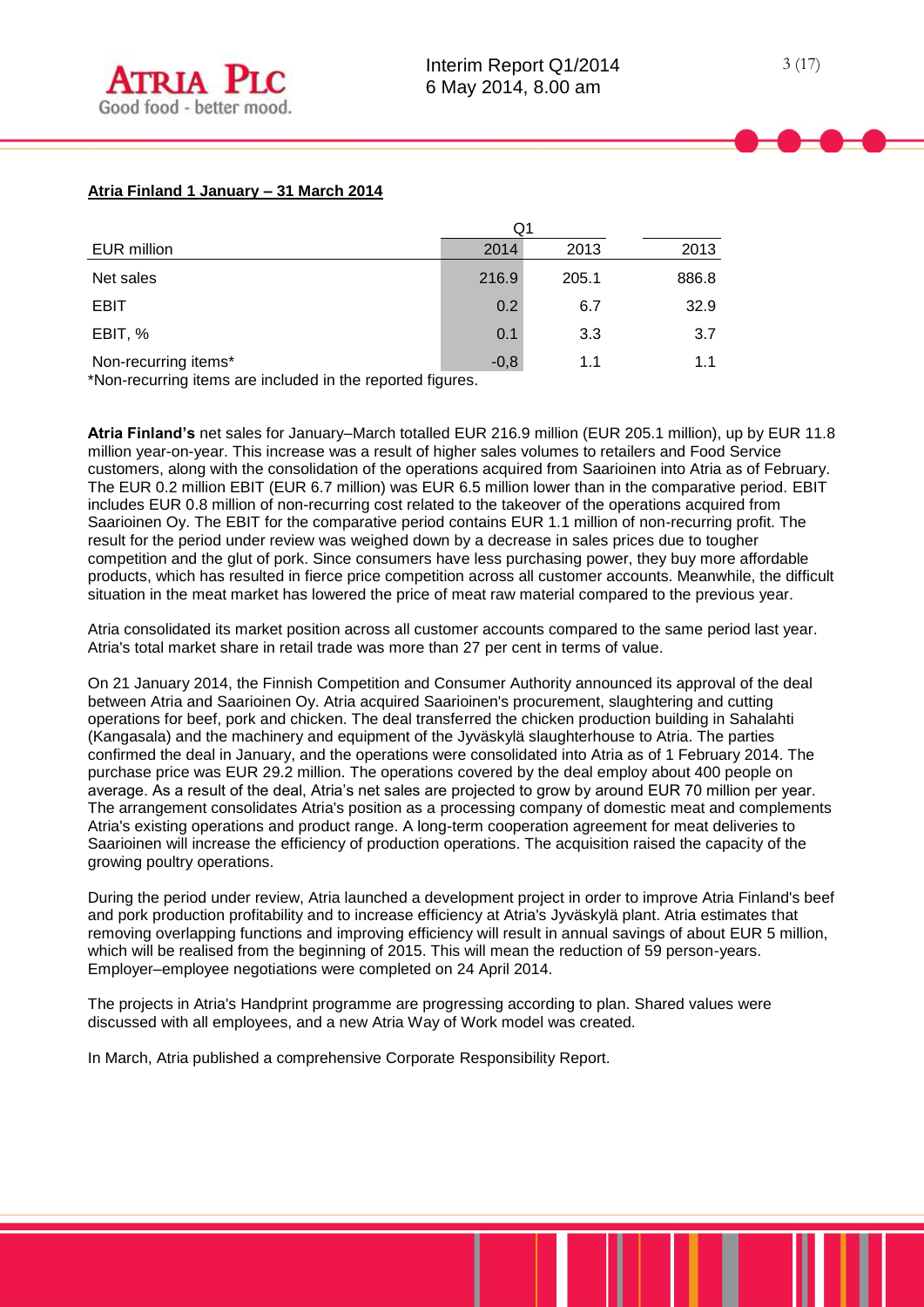# **Atria Scandinavia 1 January – 31 March 2014**

|                                                                                   | Q1   |      |        |  |
|-----------------------------------------------------------------------------------|------|------|--------|--|
| EUR million                                                                       | 2014 | 2013 | 2013   |  |
| Net sales                                                                         | 88.4 | 94.2 | 395.0  |  |
| <b>EBIT</b>                                                                       | 0.9  | 0.1  | 12.2   |  |
| EBIT, %                                                                           | 1.1  | 0.1  | 3.1    |  |
| Non-recurring items*<br>*Non requiring items are included in the reperted figures | 0.0  | 0.0  | $-1.0$ |  |

\*Non-recurring items are included in the reported figures.

**Atria Scandinavia's** net sales for January–March amounted to EUR 88.4 million (EUR 94.2 million). At comparable exchange rates, net sales fell by 2.4 per cent year-on-year. Net sales were weighed down by an increase in the market share of more inexpensive private label products in Sweden and the shift of the Easter season to the second quarter. The Swedish cold cuts market declined by about 5 per cent and the cooking sausages market by some 2 per cent. EBIT amounted to EUR 0.9 million (EUR 0.1 million). EBIT improved due to the increased efficiency of production, better sales structure and more stable meat raw material prices.

During the period under review, the market share of the 3-Stjernet cold cuts rose to 15 per cent in the Danish retail market (source: AC Nielsen). In the Swedish retail sector, the market share of private label products grew substantially in the product groups represented by Atria. In line with its strategy, Atria Scandinavia focuses on the sale of branded products with a higher degree of processing. The company aims to achieve growth in the sales of Sibylla products through international expansion and strengthening of the brand.

The Atria Handprint programme focused on discussing shared values and ways of work.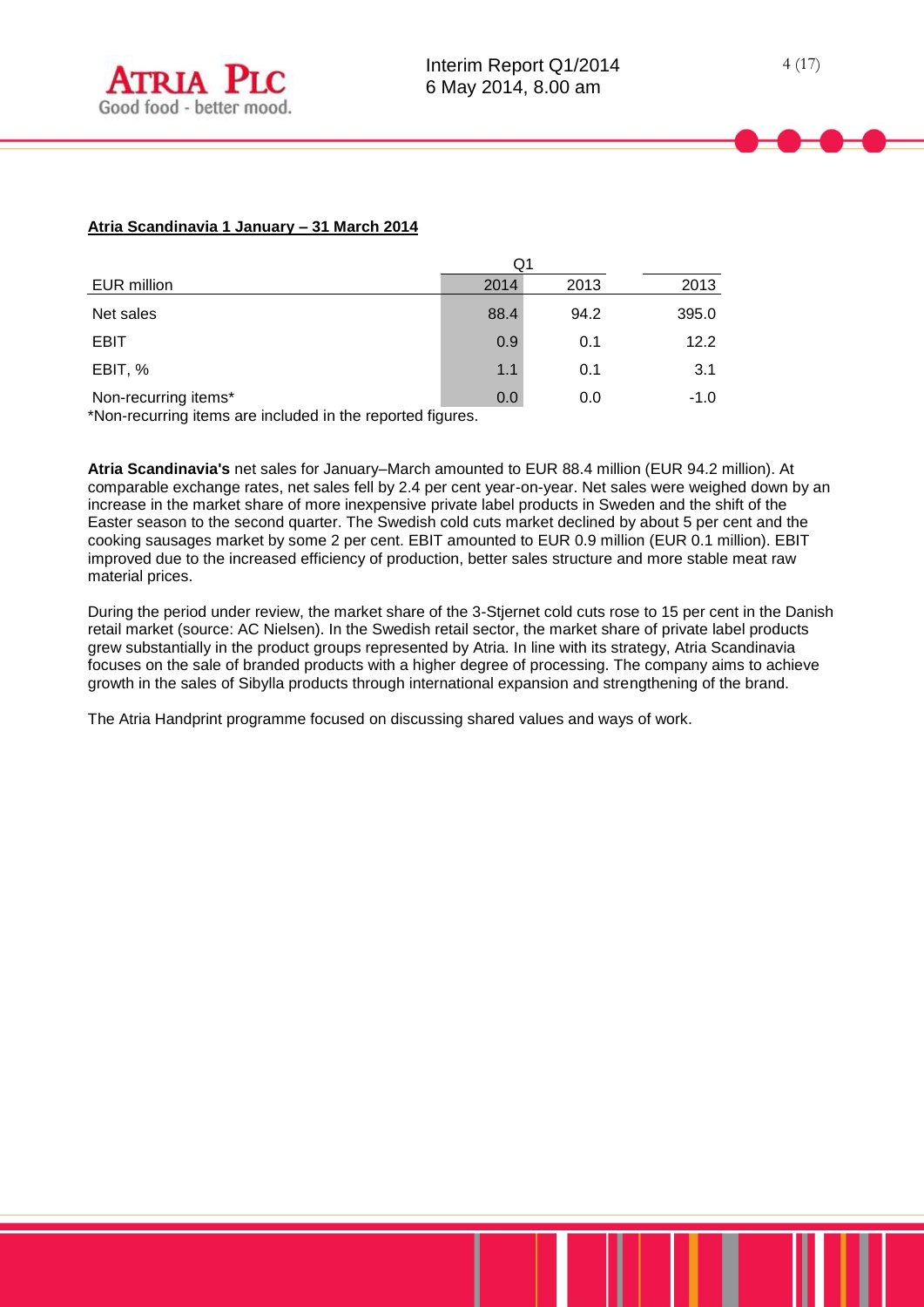# **Atria Russia 1 January – 31 March 2014**

|                                                                                   |         | Q1      |         |  |  |
|-----------------------------------------------------------------------------------|---------|---------|---------|--|--|
| EUR million                                                                       | 2014    | 2013    | 2013    |  |  |
| Net sales                                                                         | 21.3    | 27.4    | 121.5   |  |  |
| EBIT                                                                              | $-2.2$  | $-3.1$  | $-21.0$ |  |  |
| EBIT, %                                                                           | $-10.2$ | $-11.4$ | $-17.3$ |  |  |
| Non-recurring items*<br>*Non requiring items are included in the reperted figures | 0.0     | 0.0     | $-17.4$ |  |  |

\*Non-recurring items are included in the reported figures.

**Atria Russia's** net sales for January–March amounted to EUR 21.3 million (EUR 27.4 million), representing a drop of 22.1 per cent. At a comparable exchange rate, net sales fell by 3.3 per cent year-on-year. This decrease in comparable net sales was due to the discontinuation of primary production late last year. EBIT was EUR -2.2 million (EUR -3.1 million). EBIT was weighed down by an increase of almost 30 per cent in meat raw material prices during the first quarter.

The market situation was difficult during the period under review. Russia's import ban on EU pork and the weakening of the rouble have raised the price of meat raw material in Russia by an average of 30 per cent from the beginning of the year. Because of the tight market situation, Atria Russia has not been able to pass on the rapidly increased raw material costs in full to sales prices.

# Q1 EUR million 2014 2013 2013 Net sales 7.4 7.2 32.9 EBIT  $-0.2$   $-0.4$  0.1 EBIT, % -2.8 -4.9 0.2 Non-recurring items\* 0.0 0.0 0.0

# **Atria Baltic 1 January – 31 March 2014**

\* Non-recurring items are included in the reported figures.

**Atria Baltic's** net sales for January–March totalled EUR 7.4 million (EUR 7.2 million), showing growth of EUR 0.2 million year-on-year. EBIT was EUR -0.2 million (EUR -0.4 million), up by EUR 0.2 million from the previous year. This slight increase in EBIT was due to successful long-term efforts to increase the efficiency of production and a better sales structure.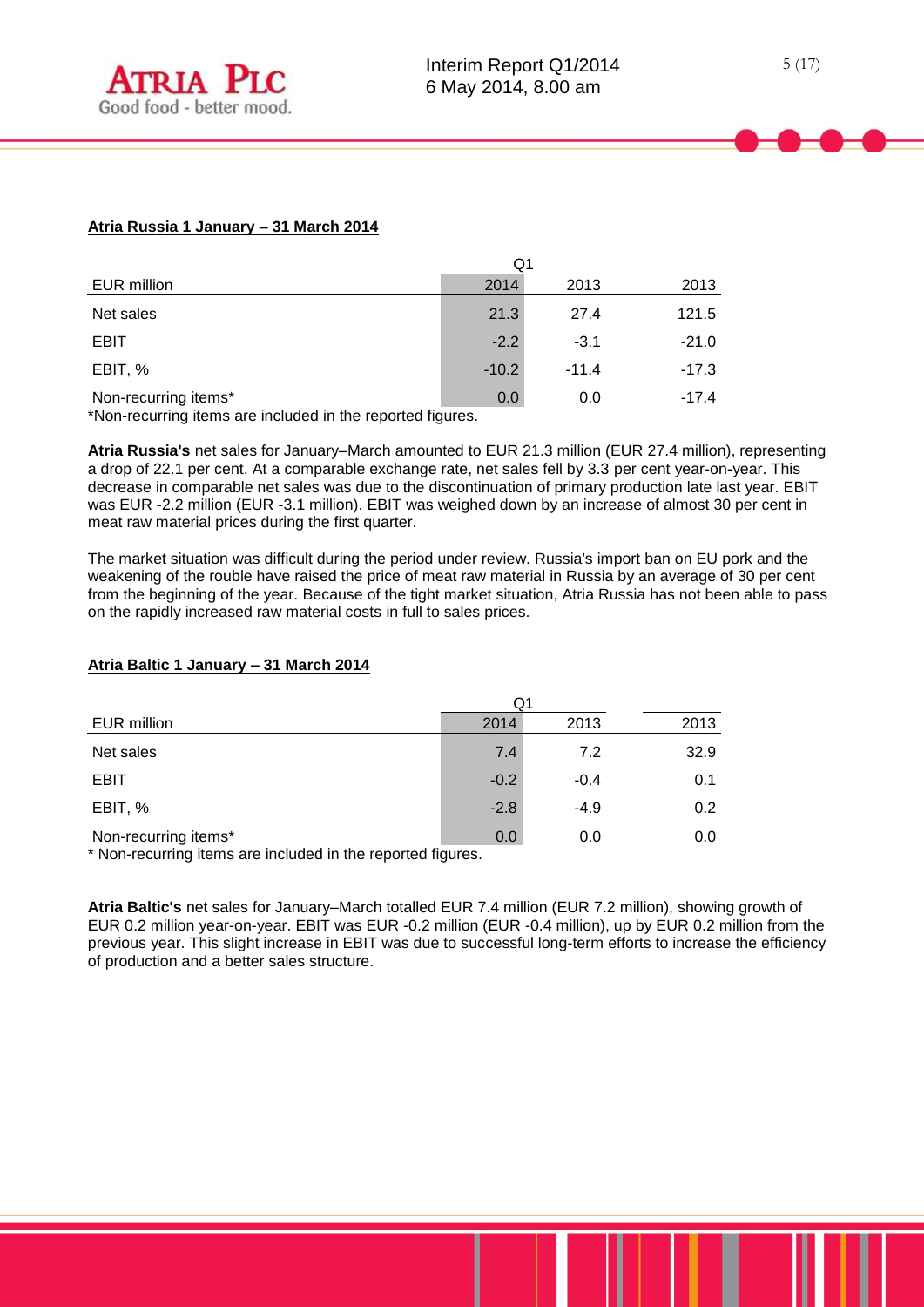

## **Financing, cash flow, investments and equity ratio**

On 31 March 2014, the amount of the Group's undrawn committed credit facilities stood at EUR 148.7 million (31 December 2013: EUR 148.2 million). The average maturity of loans and committed credit facilities at the end of the period under review was 3 years 2 months (31 December 2013: 3 years 4 months).

The Group's operating cash flow was EUR 13.7 million (EUR 2.4 million) and cash flow from investments EUR -37.2 million (EUR -6.1 million). A decrease in the working capital improved the operating cash flow. During the period under review, Atria acquired Saarioinen Oy's procurement, slaughtering and cutting operations for beef, pork and chicken. The purchase price was EUR 29.2 million. Investments during the period under review totalled EUR 37.5 million (EUR 8.8 million). The Group's free cash flow for the period (operating cash flow - cash flow from investments) was EUR -23.5 million (EUR -3.8 million), and net liabilities were EUR 325.9 million (31 December 2013: EUR 305.9 million). Equity ratio was 40.6 per cent (31 December 2013: 42.2%).

## **Events after the period under review**

Atria lowered its EBIT forecast. The company expects the 2014 EBIT without non-recurring items to be clearly smaller than the previous year's EBIT of EUR 37.0 million. Net sales are expected to grow in 2014. According to Atria's previous EBIT forecast for 2014, the Group's EBIT was projected to be higher than EUR 37.0 million and net sales were expected to grow.

The EBIT forecast was adjusted due to the difficult conditions in the Finnish and Russian meat markets. A glut of pork and tougher competition have decreased sales prices both in Finland and elsewhere in the EU. As a result, Atria Finland's earnings in the first quarter were not as expected. Russia's import ban on EU pork and the weakening of the rouble have raised the price of meat raw material in Russia by an average of 30 per cent from the beginning of the year. Because of the tight market situation, Atria Russia has not been able to pass on the rapidly increased raw material costs to sales prices.

Atria Finland's employer–employee negotiations regarding the improvement of beef and pork production profitability and efficiency improvements at Atria's Jyväskylä plant were completed on 24 April 2014. Atria estimates that removing overlapping functions and improving efficiency will result in annual savings of about EUR 5 million, which will be realised from the beginning of 2015. This will mean the reduction of 59 personyears.

Chinese authorities granted the Atria Scandinavia production plant located in Horsens, Denmark a licence to export heat treated meat products to China. The Horsens plant is one of the three meat product plants in the world that has been awarded such a licence.

#### **Personnel**

The Group had an average of 4,707 employees (4,670) during the period under review. Personnel by business area:

| Atria Finland     | 2,282 (2,007)     |
|-------------------|-------------------|
| Atria Scandinavia | $1,021$ $(1,054)$ |
| Atria Russia      | 1,094 (1,288)     |
| Atria Baltic      | 310 ( 321)        |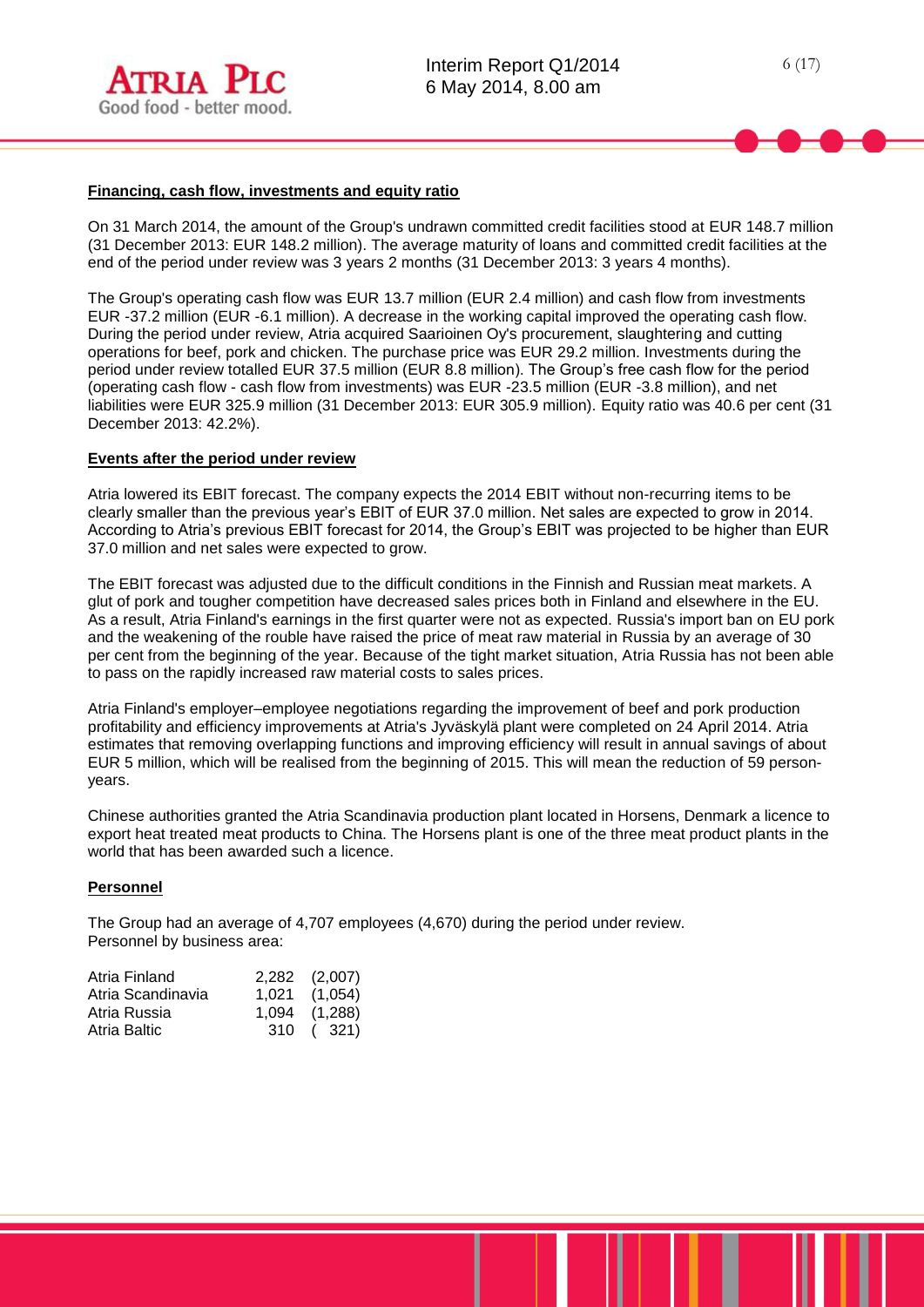# **Proposals of the Board of Directors for the Annual General Meeting to be held on 6 May 2014**

#### **Amendment of the Articles of Association**

The Board of Directors proposes to the Annual General Meeting that section 7 the company's Articles of Association be amended so that the maximum number of members of the Board of Directors shall be increased by two. In future, the Board of Directors could therefore consist of no fewer than five and no more than nine members elected by the Annual General Meeting for a term of three years at a time, instead of the current maximum number of seven members. One to four members would resign from the Board every year.

#### **Resolution on the number of auditors**

The Board of Directors proposes to the Annual General Meeting that one regular auditor be elected for the company.

#### **Election of auditors**

The Board of Directors proposes to the Annual General Meeting that PricewaterhouseCoopers Oy, a firm of Authorised Public Accountants, be elected as the company's auditor for the next term. According to the firm, the auditor in charge is Authorised Public Accountant Juha Wahlroos.

#### **Authorising the Board of Directors to decide on the purchase of treasury shares**

The Board of Directors proposes that the General Meeting authorise the Board of Directors to decide on the acquisition of a maximum of 2,800,000 of the company's own Series A shares, on one or several occasions, with funds belonging to the Company's unrestricted equity, subject to the provisions of the Companies Act regarding the maximum number of treasury shares to be held by a company. The company's own A shares may be acquired for use as consideration in any acquisitions or other arrangements relating to the company's business, to finance investments, as part of the company's incentive scheme, to develop the company's capital structure, to be otherwise further transferred, to be retained by the company or to be cancelled.

The shares shall be acquired in a proportion other than that of the shareholders' current shareholdings in the company in public trading arranged by NASDAQ OMX Helsinki Ltd at the market price at the moment of acquisition. The shares shall be acquired and paid for in accordance with the rules of NASDAQ OMX Helsinki Ltd and Euroclear Finland Oy. The Board of Directors is authorised to decide on the acquisition of treasury shares in all other respects. It is proposed that this authorisation supersede the authorisation granted by the Annual General Meeting on 26 April 2013 to the Board of Directors to decide on the acquisition of the company's own shares and be valid until the closing of the next Annual General Meeting or until 30 June 2015, whichever is first.

#### **Authorising the Board of Directors to decide on a share issue and the issue of special rights providing entitlement to shares**

The Board of Directors proposes that the General Meeting authorise the Board of Directors to decide, on one or several occasions, on an issue of a maximum of 12,800,000 new series A shares or on an issue of any series A shares held by the company through a share issue and/or by granting option rights or other special rights entitling holders to shares as referred to in chapter 10, section 1 of the Limited Liability Companies Act. The authorisation is intended to be used for the financing or execution of any acquisitions or other arrangements or investments relating to the company's business, for the implementation of the company's incentive programme or for other purposes subject to a decision by the Board.

It is proposed that the Board of Directors be authorised to decide on all terms and conditions of the share issue and of the granting of special rights as referred to in chapter 10, section 1 of the Limited Liability Companies Act. The authorisation thus also includes the right to issue shares in a proportion other than that currently held by the shareholders under the conditions provided by law, the right to issue shares against or without payment and the right to decide on a share issue to the company itself without payment – subject to the provisions of the Limited Liability Companies Act regarding the maximum number of treasury shares to be held by a company. It is proposed that this authorisation supersede the share issue authorisation granted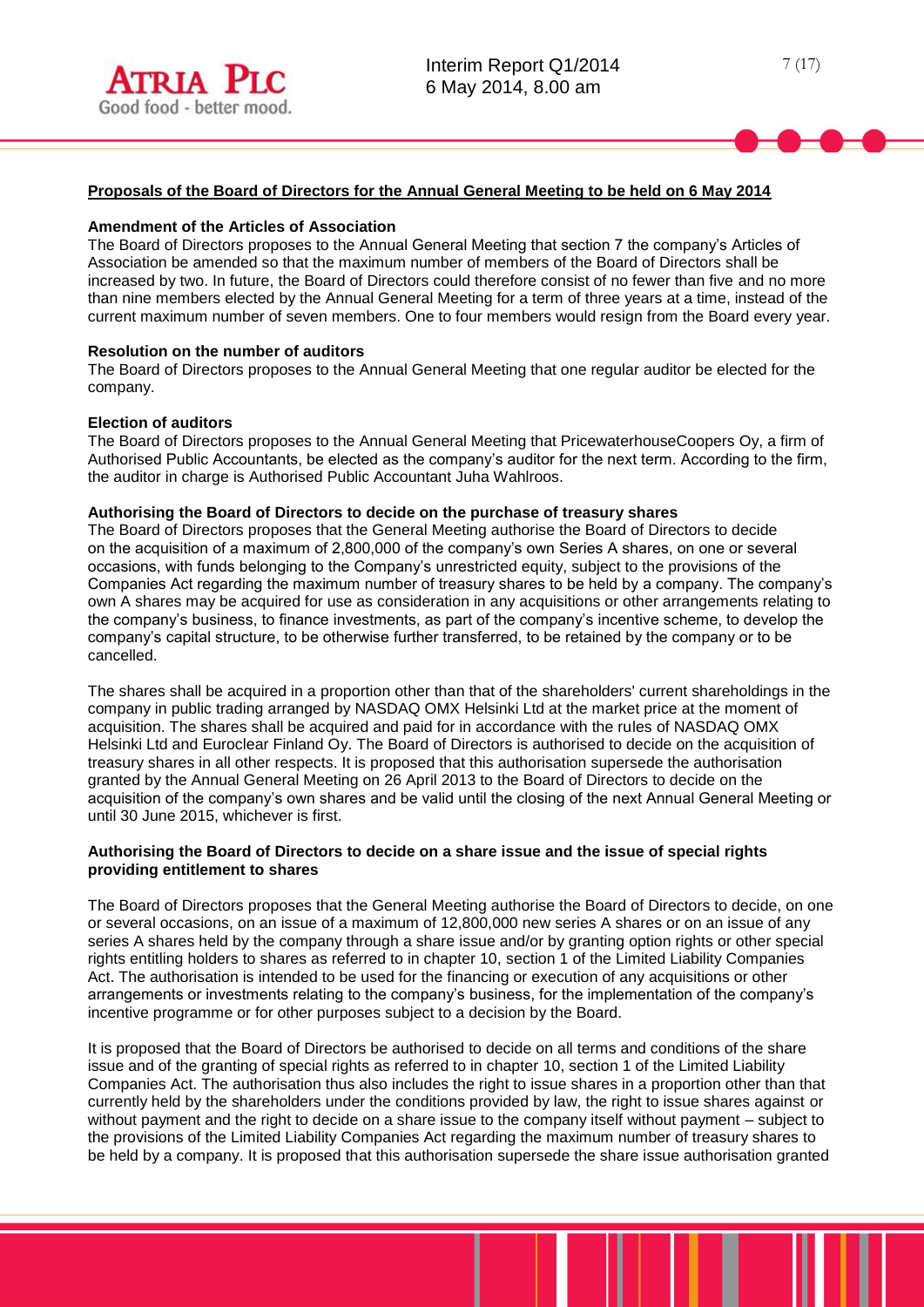by the Annual General Meeting on 26 April 2013 to the Board of Directors and be valid until the closing of the next Annual General Meeting or until 30 June 2015, whichever is first.

#### **Authorisation to the Board of Directors to make decisions concerning donations**

The Board of Directors proposes that the Annual General Meeting authorise the Board to donate a sum of no more than EUR 100,000 from the company's distributable funds to universities and other educational institutions and that the Board also be authorised to decide on the schedule of payments and any other terms of the donations.

## **Duties of the Nomination Board**

On 3 May 2012, the Annual General Meeting resolved, in accordance with the proposal of the Board of Directors, to set up a Nomination Board consisting of shareholders or their representatives. The task of the Nomination Board is to prepare proposals concerning the election of Board members and the remuneration of Board members for the next Annual General Meeting. The Board of Directors proposes that the Annual General Meeting amend the duties of the Nomination Board, so that in addition to the above-mentioned task, it would prepare proposals concerning the remuneration of Supervisory Board members for the next Annual General Meeting.

## **Proposals of the Nomination Board for the Annual General Meeting to be held on 6 May 2014**

#### **Proposal of the Nomination Board concerning the members of the Board of Directors**

The Nomination Board has decided to propose to the General Meeting that a member be elected to replace Seppo Paavola, who is due to resign, and that one new member be elected to the Board of Directors. The Nomination Board has decided to propose to the General Meeting that Seppo Paavola, who is due to resign, be re-elected as a member of the Board of Directors and that Jukka Moisio be elected as a new member.

#### **Proposal of the Nomination Board concerning remuneration of the members of the Board of Directors**

The Nomination Board has decided to propose to the General Meeting that the remuneration of the members of the Board of Directors be kept at the same level as in 2013. Remuneration and compensation for meeting expenses were as follows:

- Meeting compensation EUR 300/meeting
- Compensation for loss of working time EUR 300 for meeting and proceeding dates
- Fee of the chairman of the Board of Directors EUR 4,400/month
- Fee of the deputy chairman EUR 2,200/month
- Fee of a member of the Board of Directors EUR 1,700/month
- Travel allowance according to the state's Travelling Regulations

#### **Short-term business risks**

No significant changes have occurred in Atria Group's short-term business risks compared to the risks described in the 2013 financial statements. The duration of Russia's import ban on EU pork and all of its effects cannot be estimated at the moment.

#### **Outlook for the future**

The company expects the 2014 EBIT without non-recurring items to be clearly smaller than the previous year's EBIT of EUR 37.0 million. Net sales are expected to grow in 2014.

#### **Shares**

Atria Plc's share capital consists of a total of 28,267,728 shares, divided into 19,063,747 series A shares and 9,203,981 series KII shares. Each series A share entitles its holder to one (1) vote and each series KII share to ten (10) votes. Therefore, Atria Plc's shareholders are entitled to a total of 111,103,557 votes. The company holds 111,312 series A treasury shares.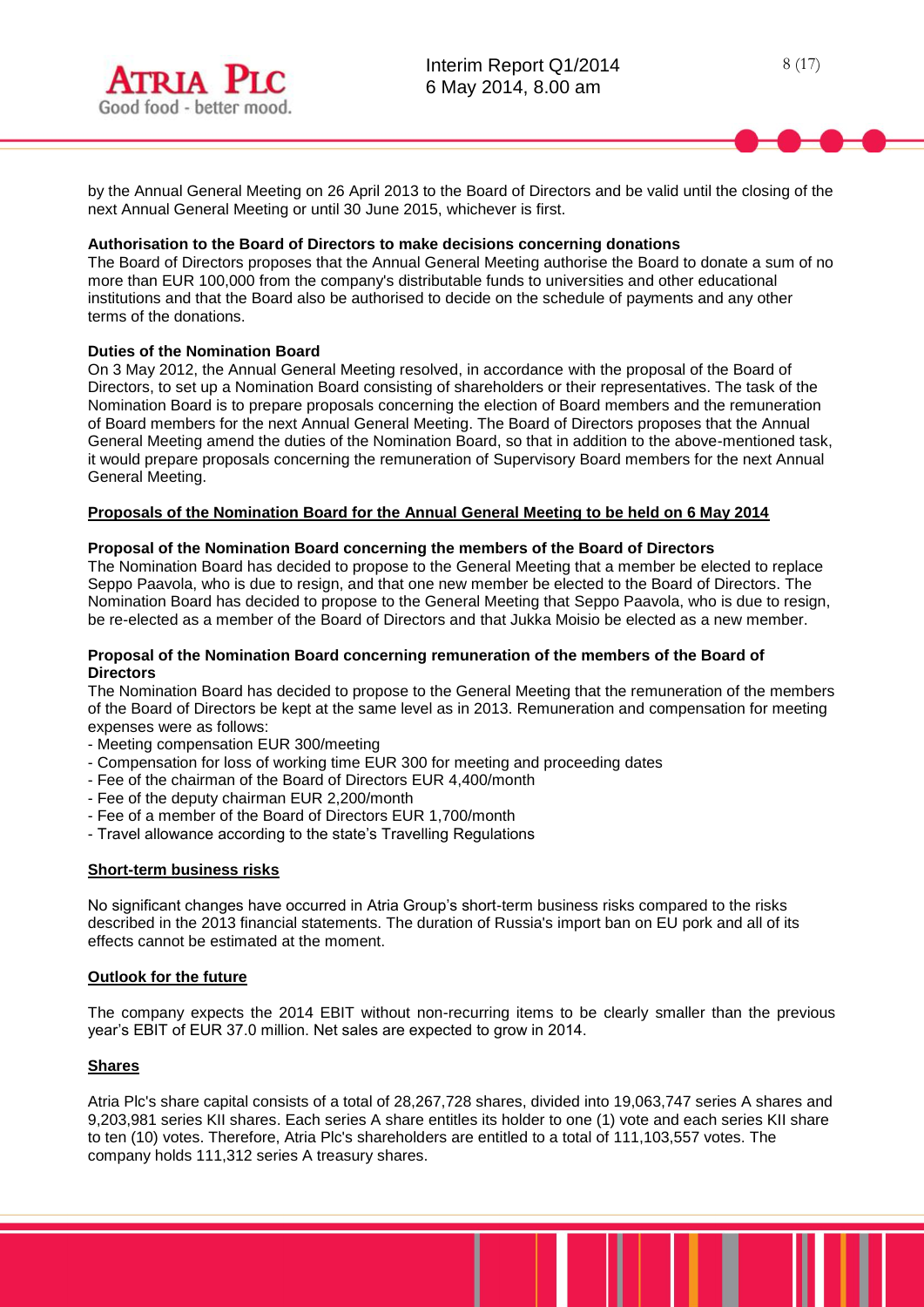

## **Dividend distribution proposal**

The Board of Directors proposes that a dividend of EUR 0.22 be paid for each share for the financial year 2013.

## **Valid authorisations to purchase or issue shares and to grant special rights**

The General Meeting authorised the Board of Directors to decide, on one or several occasions, on the acquisition of a maximum of 2,800,000 of the company's own series A shares with funds belonging to the company's unrestricted equity, subject to the provisions of the Limited Liability Companies Act regarding the maximum number of treasury shares to be held by a company. The company's own series A shares may be acquired for use as consideration in any acquisitions or other arrangements relating to the company's business, to finance investments, as part of the company's incentive scheme, to develop the company's capital structure, to be otherwise further transferred, to be retained by the company or to be cancelled.

The shares shall be acquired in a proportion other than that of the shareholders' current shareholdings in the company in public trading arranged by NASDAQ OMX Helsinki Ltd at the market price at the moment of acquisition. The shares shall be acquired and paid for in accordance with the rules of NASDAQ OMX Helsinki Ltd and Euroclear Finland Oy. The Board of Directors is authorised to decide on the acquisition of treasury shares in all other respects. The authorisation supersedes the authorisation granted by the Annual General Meeting on 3 May 2012 to the Board of Directors to decide on the acquisition of the company's own shares and be valid until the closing of the next Annual General Meeting or until 30 June 2014, whichever is first.

The General Meeting authorised the Board of Directors to decide, on one or several occasions, on an issue of a maximum of 12,800,000 new series A shares or on an issue of any series A shares held by the company through a share issue and/or by granting option rights or other special rights entitling holders to shares as referred to in chapter 10, section 1 of the Limited Liability Companies Act. The authorisation may be exercised for the financing or execution of any acquisitions or other arrangements or investments related to the company's business, for the implementation of the company's incentive programme or for other purposes subject to the Board of Directors' decision.

The Board of Directors is also authorised to decide on all terms and conditions of the share issue and of the granting of special rights as referred to in chapter 10, section 1 of the Limited Liability Companies Act. The authorisation thus also includes the right to issue shares in a proportion other than that currently held by the shareholders under the conditions provided by law, the right to issue shares against or without payment and the right to decide on a share issue to the company itself without payment – subject to the provisions of the Limited Liability Companies Act regarding the maximum number of treasury shares to be held by a company. The authorisation supersedes the share issue authorisation granted by the Annual General Meeting on 3 May 2012 to the Board of Directors, and is valid until the closing of the next Annual General Meeting or until 30 June 2014, whichever is first.

#### **Accounting principles**

This interim report has been prepared in accordance with the IAS 34 Interim Financial Reporting standard. Atria has applied the same principles in preparing this interim report as in preparing the 2013 annual financial statements. However, as of 1 January 2014, the Group uses new or revised standards and IFRIC interpretations published by the IASB, referred to in the accounting principles of the 2013 annual financial statements. These new or revised standards and interpretations did not have any impact on the figures presented for the review period.

The principles and formulas for the calculation of key indicators have not changed, and they are presented in the 2013 annual financial statements. The figures given in this release are rounded to millions of euros, so the combined total of individual figures may differ from the total sum presented.

The figures presented in this interim report are unaudited.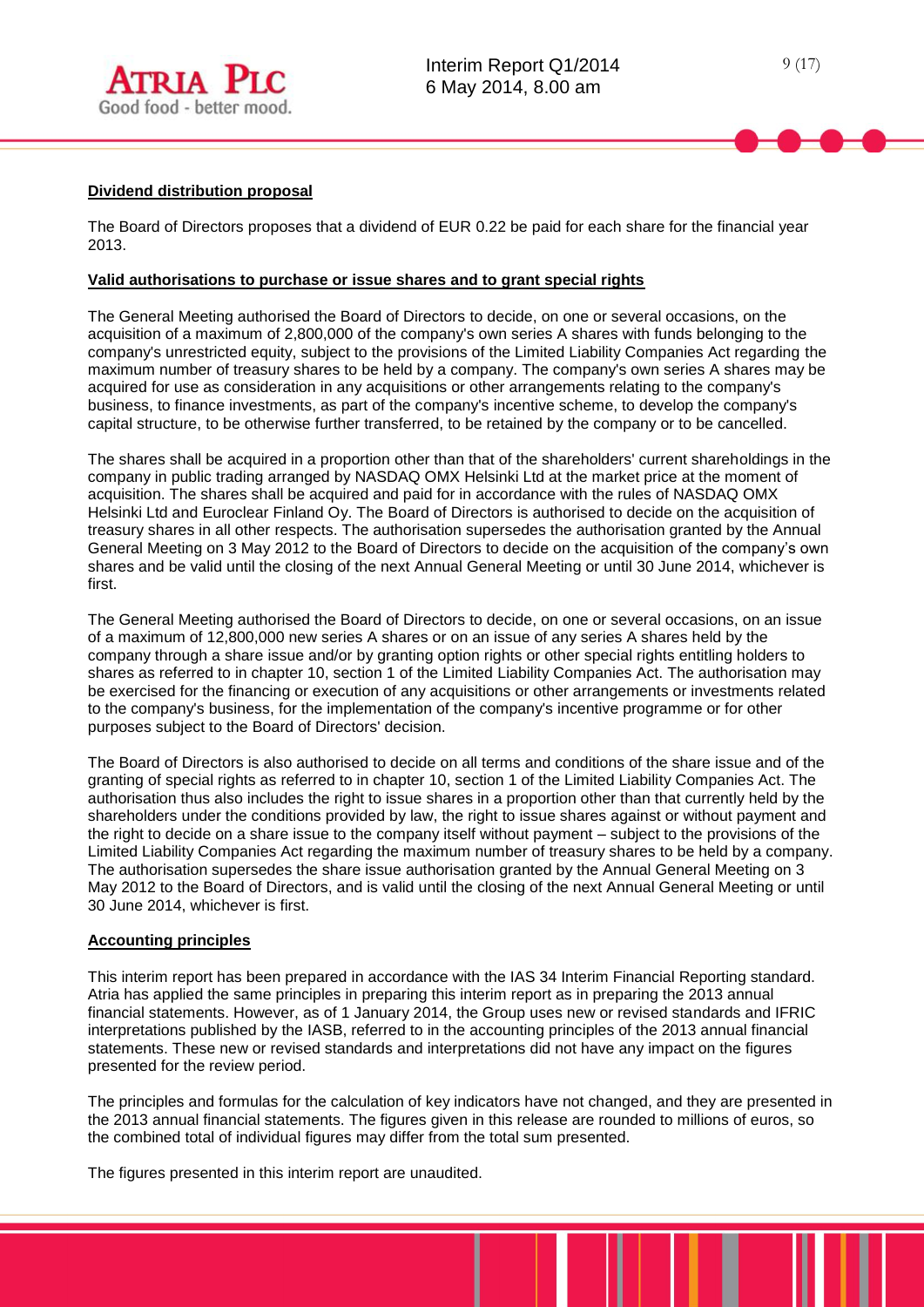

# **ATRIA GROUP**

# **CONSOLIDATED INCOME STATEMENT**

| <b>EUR million</b>                        | $1 - 3/14$ | $1 - 3/13$ | $1 - 12/13$ |
|-------------------------------------------|------------|------------|-------------|
| <b>Net sales</b>                          | 327.0      | 328.4      | 1,411.0     |
|                                           |            |            |             |
| Cost of goods sold                        | $-293.6$   | $-291.8$   | $-1,237.1$  |
| <b>Gross profit</b>                       | 33.4       | 36.6       | 173.9       |
| Sales and marketing costs                 | $-24.5$    | $-23.8$    | $-98.2$     |
| Administration costs                      | $-11.1$    | $-10.9$    | $-43.5$     |
| Other operating income                    | 0.6        | 1.6        | 6.1         |
| Other operating expenses                  | $-0.9$     | $-0.3$     | $-18.6$     |
| <b>EBIT</b>                               | $-2.5$     | 3.2        | 19.7        |
|                                           |            |            |             |
| Finance income and costs                  | $-3.6$     | $-3.5$     | $-15.2$     |
| Income from joint-ventures and associates | 0.4        | 1.0        | 2.3         |
| <b>Profit before tax</b>                  | $-5.7$     | 0.7        | 6.9         |
|                                           |            |            |             |
| Income taxes                              | 0.4        | $-1.6$     | $-11.2$     |
| <b>Profit for the period</b>              | $-5.3$     | $-0.9$     | $-4.3$      |
|                                           |            |            |             |
| Profit attributable to:                   |            |            |             |
| Owners of the parent                      | $-5.3$     | $-1.0$     | $-4.3$      |
| Non-controlling interests                 | 0.0        | 0.1        | 0.0         |
| Total                                     | $-5.3$     | $-0.9$     | $-4.3$      |
| Basic earnings/share, EUR                 | $-0.19$    | $-0.03$    | $-0.15$     |
| Diluted earnings/share, EUR               | $-0.19$    | $-0.03$    | $-0.15$     |
|                                           |            |            |             |

# **CONSOLIDATED STATEMENT OF COMPREHENSIVE INCOME**

| <b>EUR million</b>                                    | $1 - 3/14$ | $1 - 3/13$ | 1-12/13 |
|-------------------------------------------------------|------------|------------|---------|
| <b>Profit for the period</b>                          | $-5.3$     | $-0.9$     | $-4.3$  |
| Other comprehensive income after tax:                 |            |            |         |
| Items that will not be reclassified to profit or loss |            |            |         |
| Actuarial gains/losses on post employment             |            |            |         |
| benefit obligations                                   | 0.0        | 0.0        | 0.9     |
| Items that will be reclassified to                    |            |            |         |
| profit or loss when specific conditions are           |            |            |         |
| met                                                   |            |            |         |
| Available-for-sale financial assets                   | 0.0        | 0.0        | 0.0     |
| Cash flow hedging                                     | $-0.6$     | 0.6        | $1.5\,$ |
| <b>Translation differences</b>                        | -4.9       | 3.0        | $-11.6$ |
| Total comprehensive income for the period             | -10.8      | 2.8        | $-13.5$ |
| Total comprehensive income attributable to:           |            |            |         |
| Owners of the parent                                  | $-10.7$    | 2.6        | $-13.5$ |
| Non-controlling interests                             | 0.0        | 0.1        | 0.0     |
| Total                                                 | $-10.8$    | 2.8        | -13.5   |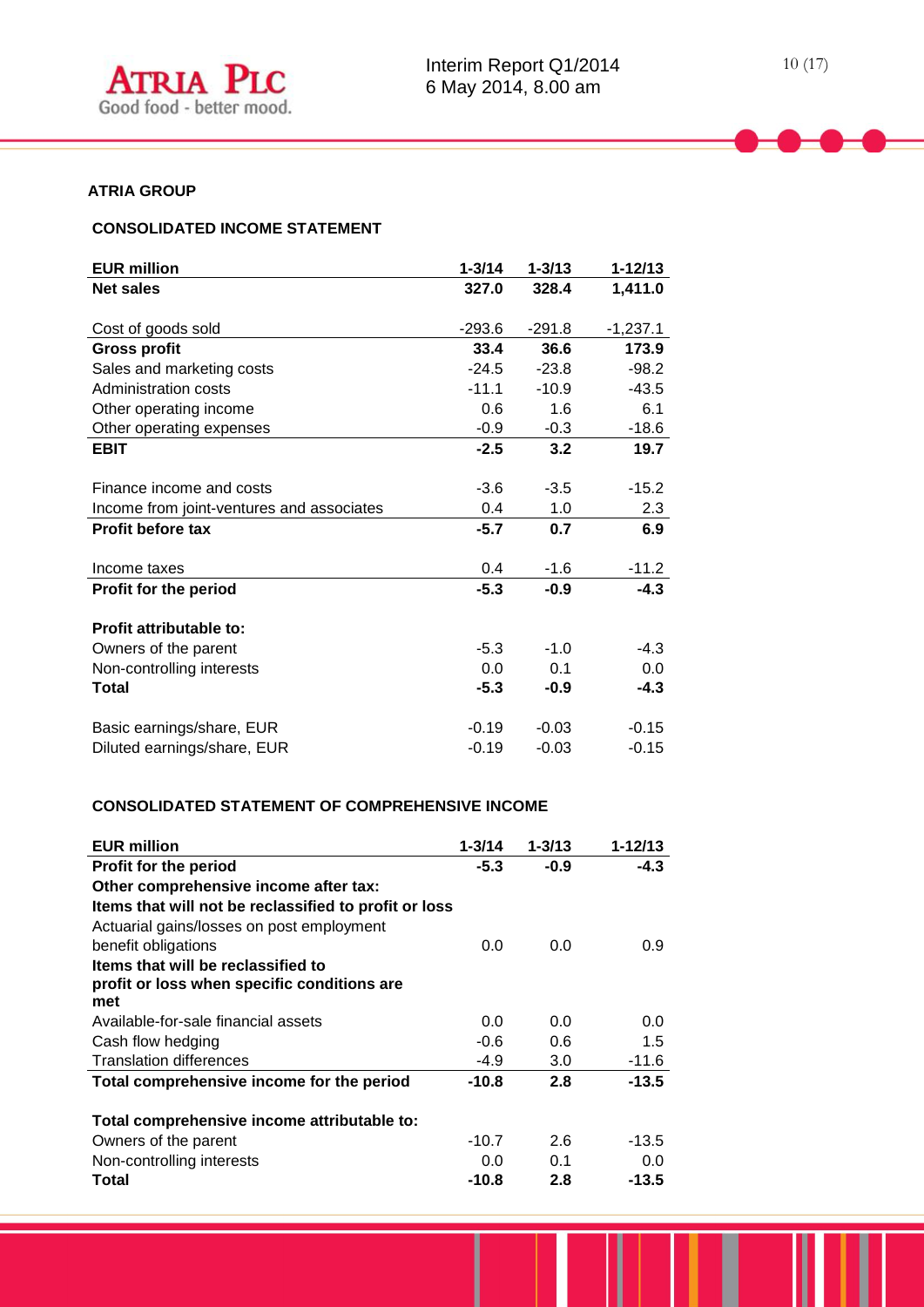# **CONSOLIDATED STATEMENT OF FINANCIAL POSITION**

| <b>Assets</b>                                                   |         |         |          |
|-----------------------------------------------------------------|---------|---------|----------|
| <b>EUR million</b>                                              | 31.3.14 | 31.3.13 | 31.12.13 |
|                                                                 |         |         |          |
| <b>Non-current assets</b>                                       |         |         |          |
| Property, plant and equipment                                   | 432.8   | 475.5   | 433.5    |
| <b>Biological assets</b>                                        | 0.7     | 1.3     | 0.8      |
| Goodwill                                                        | 175.0   | 171.8   | 164.8    |
| Other intangible assets                                         | 85.6    | 79.4    | 77.0     |
| Investments in joint-ventures and associates                    | 15.8    | 15.4    | 15.3     |
| Other financial assets                                          | 2.2     | 1.7     | 2.2      |
| Loans and other receivables                                     | 9.6     | 10.9    | 7.5      |
| Deferred tax assets                                             | 5.2     | 15.0    | 4.9      |
| <b>Total</b>                                                    | 726.9   | 770.9   | 705.9    |
|                                                                 |         |         |          |
| <b>Current assets</b>                                           |         |         |          |
| Inventories                                                     | 116.7   | 124.9   | 114.1    |
| <b>Biological assets</b>                                        | 3.3     | 5.4     | 3.3      |
| Trade and other receivables                                     | 124.9   | 135.4   | 118.8    |
| Cash and cash equivalents                                       | 10.6    | 7.6     | 28.8     |
| <b>Total</b>                                                    | 255.5   | 273.3   | 265.1    |
|                                                                 |         |         |          |
| Non-current assets held for sale                                | 6.6     | 3.5     | 7.0      |
| <b>Total assets</b>                                             | 989.0   | 1,047.6 | 978.1    |
|                                                                 |         |         |          |
|                                                                 |         |         |          |
|                                                                 |         |         |          |
|                                                                 |         |         |          |
| <b>Equity and liabilities</b>                                   |         |         |          |
| <b>EUR million</b>                                              | 31.3.14 | 31.3.13 | 31.12.13 |
|                                                                 |         |         |          |
| Equity belonging to the shareholders                            |         |         |          |
| of the parent company                                           | 397.8   | 430.8   | 408.5    |
| Non-controlling interest                                        | 3.2     | 3.4     | 3.2      |
| <b>Total equity</b>                                             | 400.9   | 434.2   | 411.7    |
|                                                                 |         |         |          |
| <b>Non-current liabilities</b>                                  |         |         |          |
| Interest-bearing financial liabilities                          | 214.5   | 246.0   | 215.8    |
| Deferred tax liabilities                                        | 47.0    | 47.9    | 44.7     |
| <b>Pension liabilities</b>                                      | 7.0     | 8.4     | 6.9      |
| Other non-interest-bearing liabilities                          | 6.6     | 6.5     | 5.7      |
| <b>Total</b>                                                    | 275.0   | 308.8   | 273.2    |
|                                                                 |         |         |          |
| <b>Current liabilities</b>                                      |         |         |          |
| Interest-bearing financial liabilities                          | 122.0   | 133.6   | 118.9    |
| Trade and other payables                                        | 191.1   | 170.9   | 174.3    |
| <b>Total</b>                                                    | 313.1   | 304.6   | 293.1    |
|                                                                 |         |         |          |
| <b>Total liabilities</b><br><b>Total equity and liabilities</b> | 588.1   | 613.4   | 566.3    |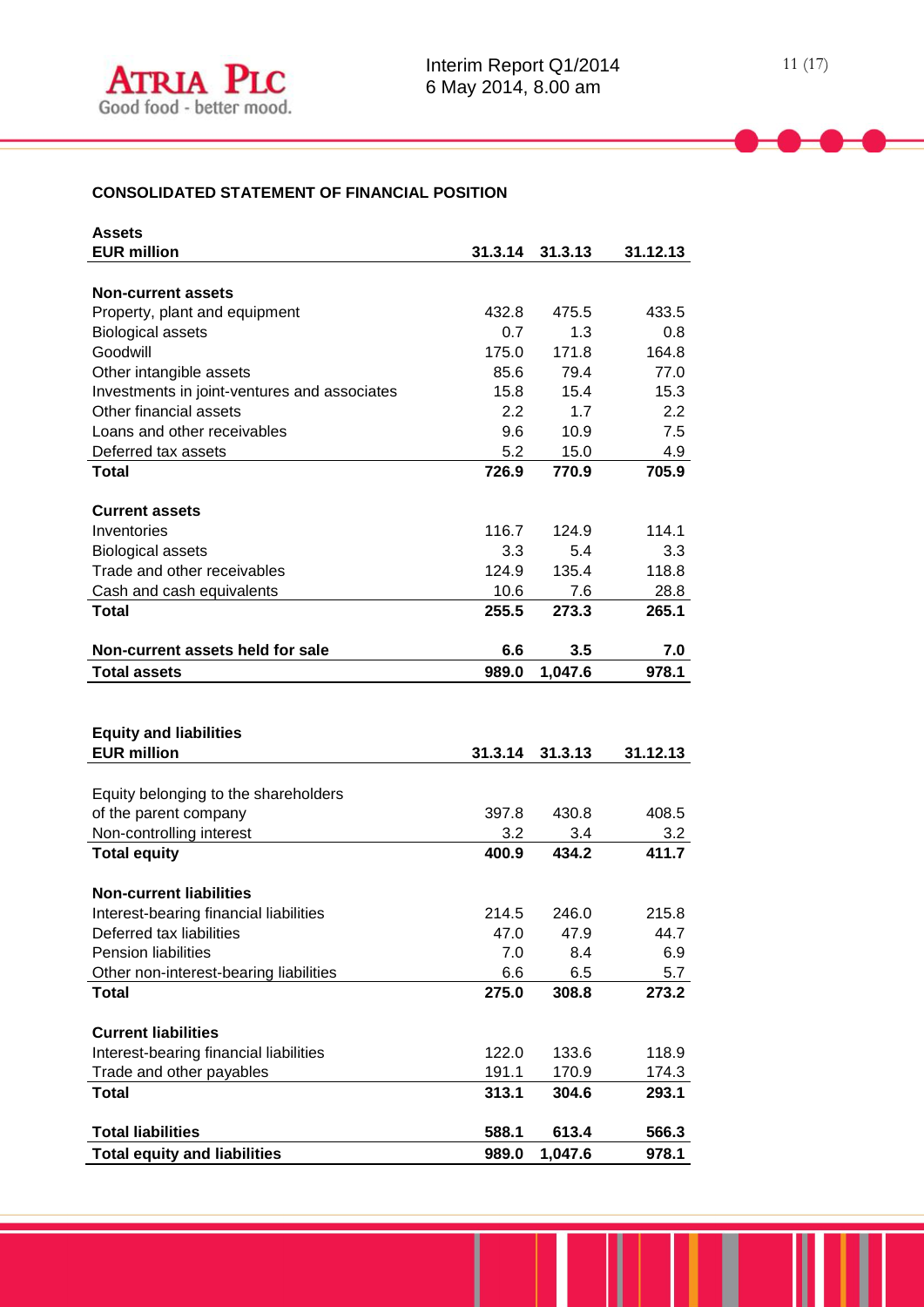## **CONSOLIDATED STATEMENT OF CHANGES IN EQUITY**

| <b>EUR million</b>                                                                     |              | of parent company                               |        | Equity belonging to the shareholders |                                         |                                 |                             |              | Non-<br>cont<br>roll | <b>Total</b><br>equity |
|----------------------------------------------------------------------------------------|--------------|-------------------------------------------------|--------|--------------------------------------|-----------------------------------------|---------------------------------|-----------------------------|--------------|----------------------|------------------------|
|                                                                                        | <b>Share</b> | <b>Share</b><br>capital premium shares reserves | Own    | Other                                | Inv.<br>non-<br>rest.<br>equity<br>fund | <b>Trans</b><br>lation<br>diff. | <b>Retained</b><br>earnings | <b>Total</b> | ing<br>inte<br>rests |                        |
| <b>Equity 1.1.13</b>                                                                   | 48.1         | 138.5                                           | $-1.3$ | $-5.6$                               | 110.6                                   | $-10.3$                         | 148.3                       | 428.2        | 3.2                  | 431.4                  |
| Comprehensive<br>income for the period<br>Profit for the period<br>Other comprehensive |              |                                                 |        |                                      |                                         |                                 | $-1.0$                      | $-1.0$       | 0.1                  | $-0.9$                 |
| income<br>Available-for-sale<br>financial assets                                       |              |                                                 |        | 0.0                                  |                                         |                                 |                             | 0.0          |                      | 0.0                    |
| Cash flow hedging<br>Acturial gains/losses                                             |              |                                                 |        | 0.6                                  |                                         |                                 | 0.0                         | 0.6<br>0.0   |                      | 0.6<br>0.0             |
| <b>Translation differences</b><br><b>Transactions</b><br>with owners                   |              |                                                 |        |                                      |                                         | 2.9                             |                             | 2.9          | 0.1                  | 3.0                    |
| Distribution of dividends                                                              |              |                                                 |        |                                      |                                         |                                 | 0.0                         | 0.0          |                      | 0.0                    |
| <b>Equity 31.3.13</b>                                                                  | 48.1         | 138.5                                           | $-1.3$ | $-5.0$                               | 110.6                                   | $-7.4$                          | 147.3                       | 430.8        | 3.4                  | 434.2                  |
| <b>Equity 1.1.14</b>                                                                   | 48.1         | 138.5                                           | $-1.3$ | $-4.1$                               | 110.6                                   | $-21.9$                         | 138.6                       | 408.5        | 3.2                  | 411.7                  |
| Comprehensive<br>income for the period                                                 |              |                                                 |        |                                      |                                         |                                 |                             |              |                      |                        |
| Profit for the period<br>Other comprehensive<br><b>Income</b>                          |              |                                                 |        |                                      |                                         |                                 | $-5.3$                      | $-5.3$       | 0.0                  | $-5.3$                 |
| Available-for-sale<br>financial assets                                                 |              |                                                 |        | 0.0                                  |                                         |                                 |                             | 0.0          |                      | 0.0                    |
| Cash flow hedging                                                                      |              |                                                 |        | $-0.6$                               |                                         |                                 |                             | $-0.6$       |                      | $-0.6$                 |
| Acturial gains/losses                                                                  |              |                                                 |        |                                      |                                         |                                 |                             | 0.0          |                      | 0.0                    |
| <b>Translation differences</b><br><b>Transactions</b><br>with owners                   |              |                                                 |        |                                      |                                         | $-4.9$                          |                             | $-4.9$       | 0.0                  | $-4.9$                 |
| Distribution of dividends                                                              |              |                                                 |        |                                      |                                         |                                 |                             | 0.0          |                      | 0.0                    |
| <b>Equity 31.3.14</b>                                                                  | 48.1         | 138.5                                           | $-1.3$ | $-4.7$                               | 110.6                                   | $-26.7$                         | 133.4                       | 397.7        | 3.2                  | 400.9                  |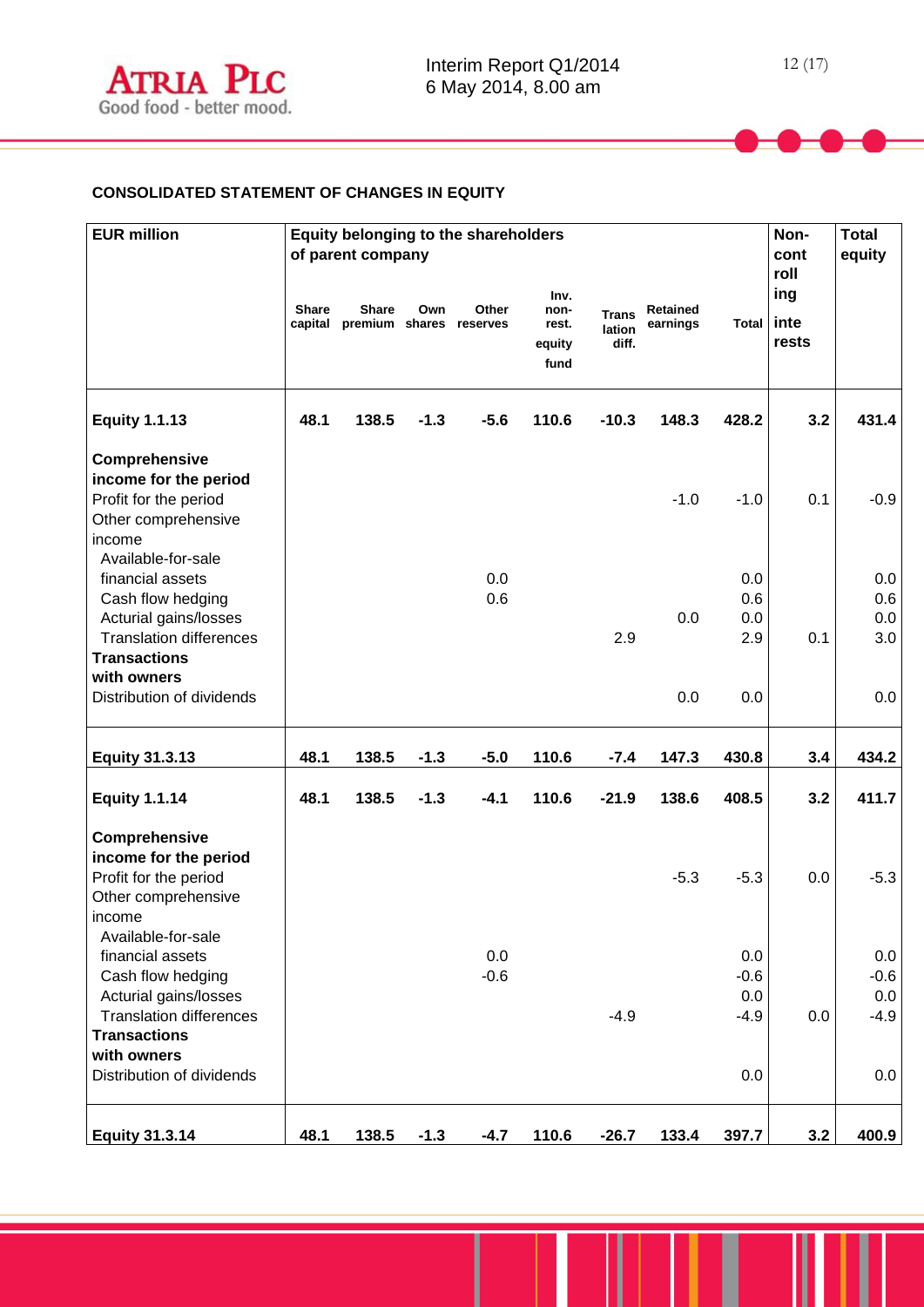# **CONSOLIDATED CASH FLOW STATEMENT**

| <b>EUR million</b>                               | $1 - 3/14$ | $1 - 3/13$ | $1 - 12/13$ |
|--------------------------------------------------|------------|------------|-------------|
|                                                  |            |            |             |
| Cash flow from operating activities              |            |            |             |
| Operating activities                             | 18.8       | 2.5        | 110.6       |
| Financial items and taxes                        | $-5.1$     | $-0.1$     | $-21.7$     |
|                                                  |            |            |             |
| Net cash flow from operating activities          | 13.7       | 2.4        | 88.9        |
| Cash flow from investing activities              |            |            |             |
| Tangible and intangible assets                   | $-10.6$    | $-8.4$     | $-38.7$     |
| Acquired subsidiary shares                       | $-26.3$    |            |             |
| Non-current receivables                          | $-0.9$     | 0.3        | 2.1         |
| Other investments                                | 0.6        | 1.9        | 1.8         |
|                                                  |            |            |             |
| Net cash used in investing activities            | $-37.2$    | $-6.1$     | $-34.8$     |
| Cash flow from financing activities              |            |            |             |
| Proceeds from long-term borrowings               | 0.0        | 50.0       | 50.0        |
| Repayments of long-term borrowings               | $-42.3$    | $-2.3$     | $-62.3$     |
| Proceeds and repayments of short-term borrowings | 47.6       | $-42.9$    | $-13.0$     |
| Dividends paid                                   |            |            | $-6.2$      |
|                                                  |            |            |             |
| Net cash used in financing activities            | 5.3        | 4.8        | $-31.5$     |
|                                                  |            |            |             |
| <b>Change in liquid funds</b>                    | $-18.2$    | 1.0        | 22.6        |
| Cash and cash equivalents at beginning of year   | 28.8       | 6.6        | 6.6         |
| Effect of exchange rate changes                  | $-0.1$     | 0.0        | $-0.3$      |
| Cash and cash equivalents at end of year         | 10.6       | 7.6        | 28.8        |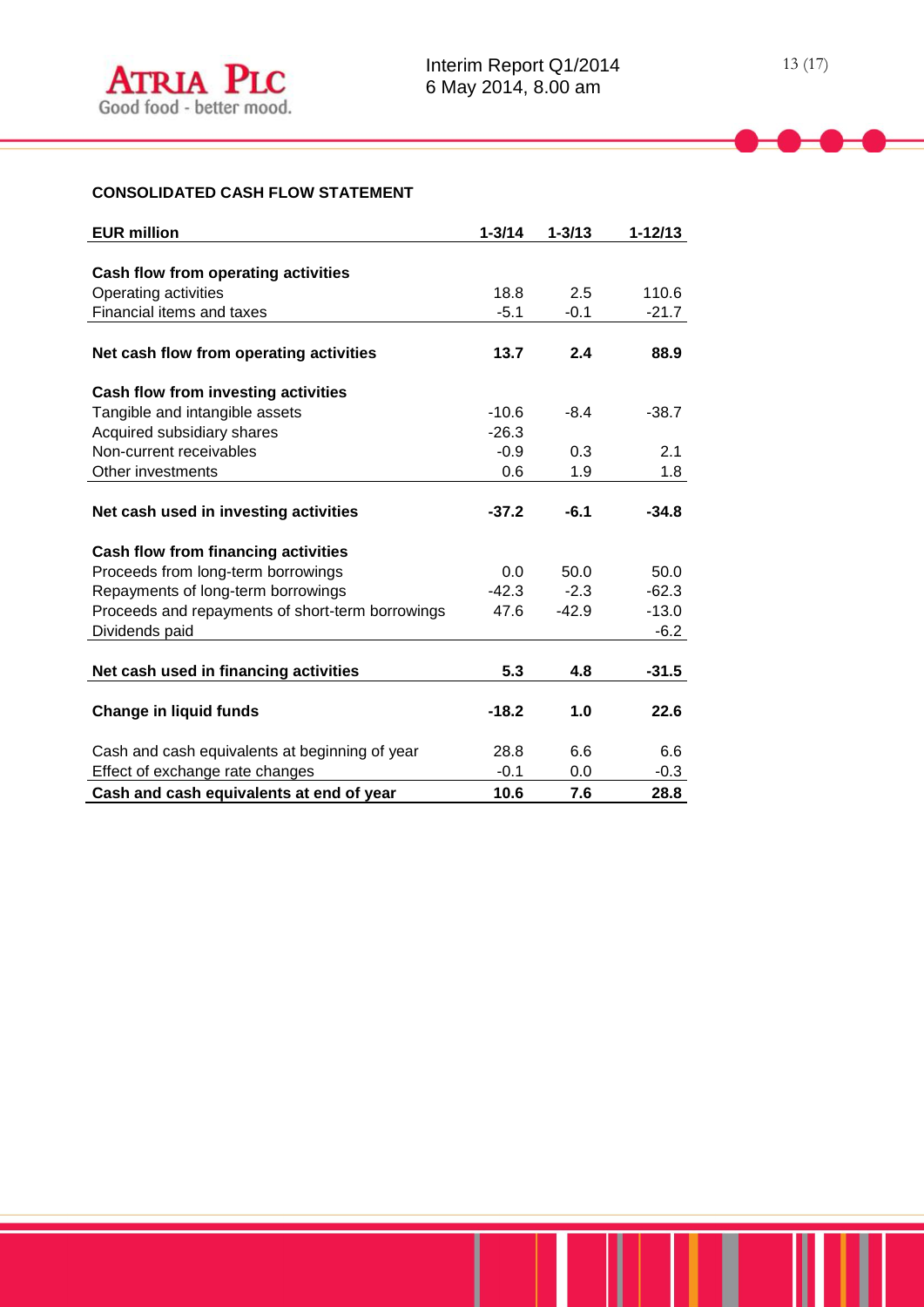# **OPERATING SEGMENTS**

| <b>EUR million</b>                 | $1 - 3/14$ | $1 - 3/13$ | $1 - 12/13$ |
|------------------------------------|------------|------------|-------------|
|                                    |            |            |             |
| <b>Net sales</b>                   |            |            |             |
| <b>Atria Finland</b>               | 216.9      | 205.1      | 886.8       |
| Atria Scandinavia                  | 88.4       | 94.2       | 395.0       |
| Atria Russia                       | 21.3       | 27.4       | 121.5       |
| <b>Atria Baltic</b>                | 7.4        | 7.2        | 32.9        |
| Eliminations                       | $-7.0$     | $-5.5$     | $-25.1$     |
| <b>Total</b>                       | 327.0      | 328.4      | 1,411.0     |
|                                    |            |            |             |
| <b>EBIT</b>                        |            |            |             |
| Atria Finland                      | 0.2        | 6.7        | 32.9        |
| Atria Scandinavia                  | 0.9        | 0.1        | 12.2        |
| Atria Russia                       | $-2.2$     | $-3.1$     | $-21.0$     |
| <b>Atria Baltic</b>                | $-0.2$     | $-0.4$     | 0.1         |
| Unallocated                        | $-1.3$     | $-0.1$     | $-4.5$      |
| <b>Total</b>                       | $-2.5$     | 3.2        | 19.7        |
|                                    |            |            |             |
| <b>Investments</b>                 |            |            |             |
| Atria Finland                      | 34.8       | 5.6        | 26.7        |
| Atria Scandinavia                  | 1.7        | 2.8        | 10.6        |
| Atria Russia                       | 1.0        | 0.4        | 3.6         |
| <b>Atria Baltic</b>                | 0.1        | 0.1        | $0.2\,$     |
| <b>Total</b>                       | 37.5       | 8.8        | 41.1        |
|                                    |            |            |             |
| <b>Depreciation and write-offs</b> |            |            |             |
| Atria Finland                      | 6.6        | 6.5        | 25.9        |
| Atria Scandinavia                  | 2.8        | 3.1        | 12.9        |
| Atria Russia                       | 1.7        | 2.5        | 23.2        |
| <b>Atria Baltic</b>                | 0.6        | 0.6        | 2.5         |
| <b>Total</b>                       | 11.8       | 12.8       | 64.4        |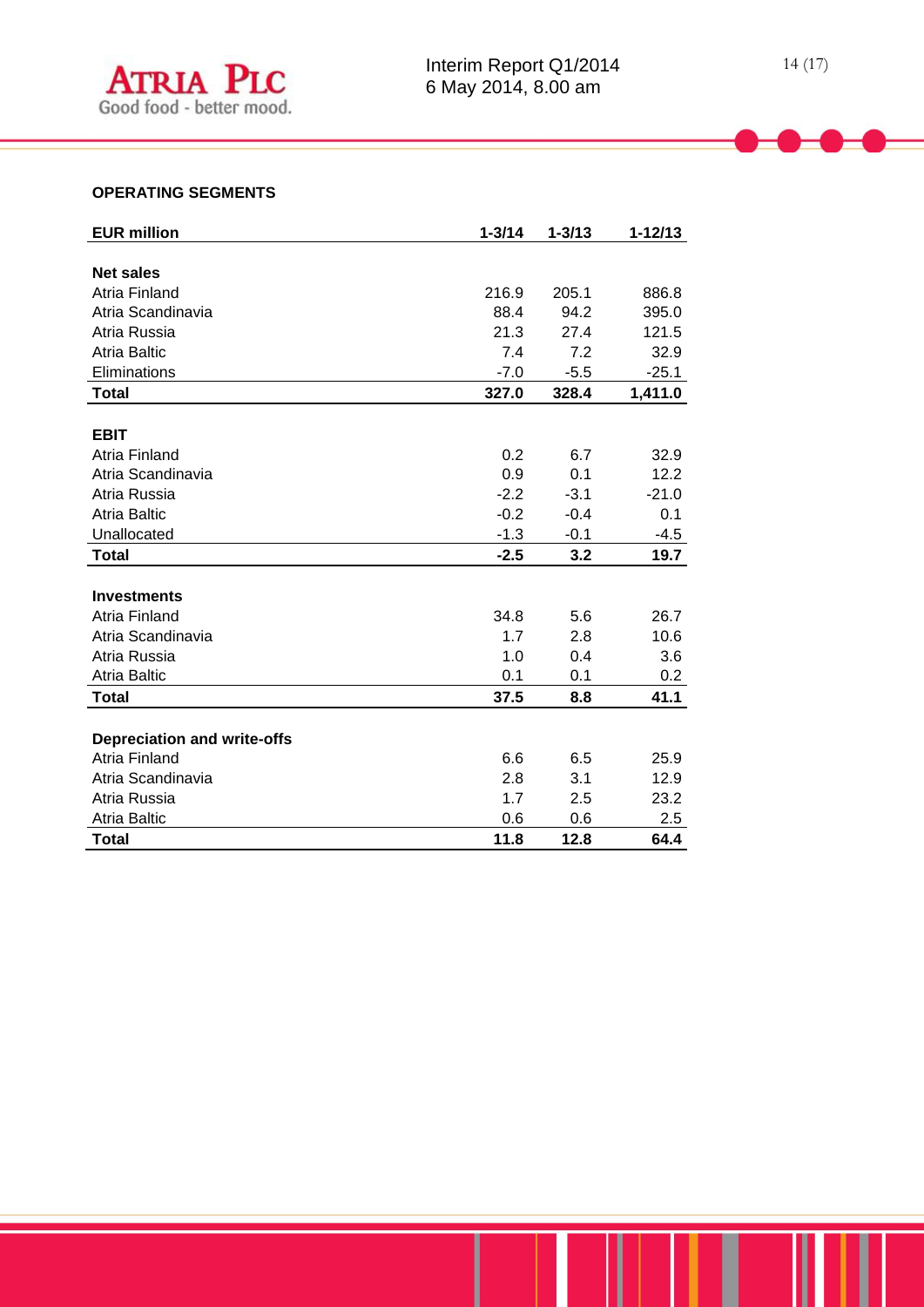#### **FINANCIAL ASSETS AND LIABILITIES**

| Fair value hierarcy:                |          |         |                    |         |
|-------------------------------------|----------|---------|--------------------|---------|
| <b>EUR milloin</b>                  |          |         |                    |         |
| <b>Balance sheet items</b>          | 31.3.14  | Level 1 | Level 2            | Level 3 |
|                                     |          |         |                    |         |
| <b>Non-current assets</b>           |          |         |                    |         |
| Financial assets available for sale | 2.2      | 0.2     |                    | 2.0     |
| <b>Current assets</b>               |          |         |                    |         |
| Derivative financial instruments    | 0.3      |         | 0.3                |         |
| <b>Total</b>                        | 2.5      | 0.2     | 0.3                | 2.0     |
| <b>Non-current liabilities</b>      |          |         |                    |         |
| Derivative financial instruments    | 6.6      |         | 6.6                |         |
| <b>Current liabilities</b>          |          |         |                    |         |
| Derivative financial instruments    | 1.9      |         | 1.9                |         |
| <b>Total</b>                        | 8.5      | 0.0     | 8.5                | 0.0     |
| <b>Balance sheet items</b>          | 31.12.13 | Level 1 | Level <sub>2</sub> | Level 3 |
|                                     |          |         |                    |         |
| <b>Non-current assets</b>           |          |         |                    |         |
| Financial assets available for sale | 2.2      | 0.2     |                    | 2.0     |
| <b>Current assets</b>               |          |         |                    |         |
| Derivative financial instruments    | 0.5      |         | 0.5                |         |
| <b>Total</b>                        | 2.7      | 0.2     | 0.5                | 2.0     |
| <b>Non-current liabilities</b>      |          |         |                    |         |
| Derivative financial instruments    | 5.7      |         | 5.7                |         |
| <b>Current liabilities</b>          |          |         |                    |         |
| Derivative financial instruments    | 1.4      |         | 1.4                |         |
| <b>Total</b>                        | 7.1      | 0.0     | 7.1                | 0.0     |

There were no transfers between Levels 1 and 2 during the period.

Level 1: Prices listed on active markets for identical assets and liabilities.

Level 2: Fair values can be determined either directly (i.e. as prices) or indirectly (i.e. derived from prices). Level 3: Fair values are not based on verifiable market prices.

# **Changes in financial instruments belonging to level 3:**

| <b>Unlisted shares</b> | 31.3.14 | 31.12.13 |
|------------------------|---------|----------|
| <b>Opening balance</b> | 2.0     | 1.6      |
| Purchases              |         | 0.4      |
| Decreases              |         |          |
| <b>Closing balance</b> | 2.0     | 2.0      |

Fair values of financial instruments do not deviate significantly from balance sheet values.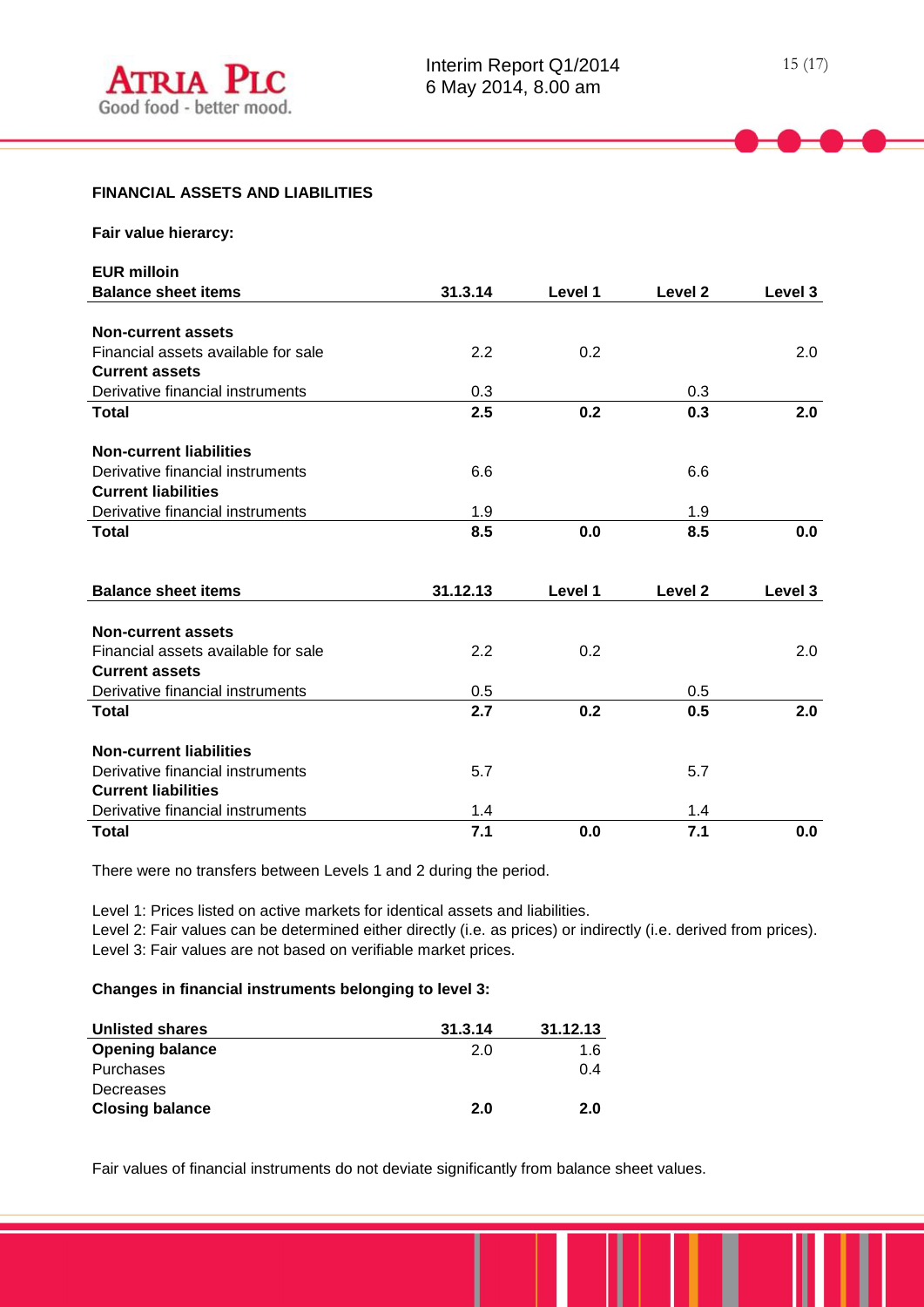

#### **ACQUIRED OPERATIONS**

On 21 January 2014, the Finnish Competition and Consumer Authority announced its approval of Atria's acquisition of Saarioinen Oy's procurement, slaughtering and cutting operations for beef, pork and chicken. In conjunction with the deal, Atria and Saarioinen signed an agreement concerning meat deliveries from Atria to Saarioinen.

The operations covered by the deal employ about 400 people on average. As a result of the deal, Atria's net sales are projected to grow by around EUR 70 million per year. The purchase price was EUR 29.2 million. The acquisition had no material effect on the Group's key figures.

The deal consolidates Atria's position as a processing company of domestic meat and complements Atria's existing operations and product range. A long-term cooperation agreement for meat deliveries to Saarioinen will increase the efficiency of production operations. The acquisition raised the capacity of the growing poultry operations. The operations were consolidated into Atria as of 1 February 2014.

|                                        | <b>Fair values</b> |
|----------------------------------------|--------------------|
|                                        | used in the        |
| <b>Acquired operations</b>             | acquisition        |
|                                        |                    |
| Property, plant and equipment          | 8.2                |
| Intangible assets                      |                    |
| Contracts of the operations            | 9.0                |
| <b>Brands</b>                          | 0.9                |
| Goodwill                               | 11.5               |
| Other intangible assets                | 0.1                |
| Inventories                            | 0.4                |
| Current receivables                    | 3.2                |
| Cash in hand and at bank               | 0.9                |
| <b>Total assets</b>                    | 34.2               |
| Deferred tax liabilities               | 2.5                |
| <b>Current liabilities</b>             | 2.4                |
| <b>Total liabilities</b>               | 4.9                |
| <b>Net assets</b>                      | 29.2               |
| <b>Purchase price</b>                  | 29.2               |
| Effect of the acquisition on cash flow | 28.3               |

The calculation is preliminary, since the fair values of the assets and liabilities may need to be specified later.